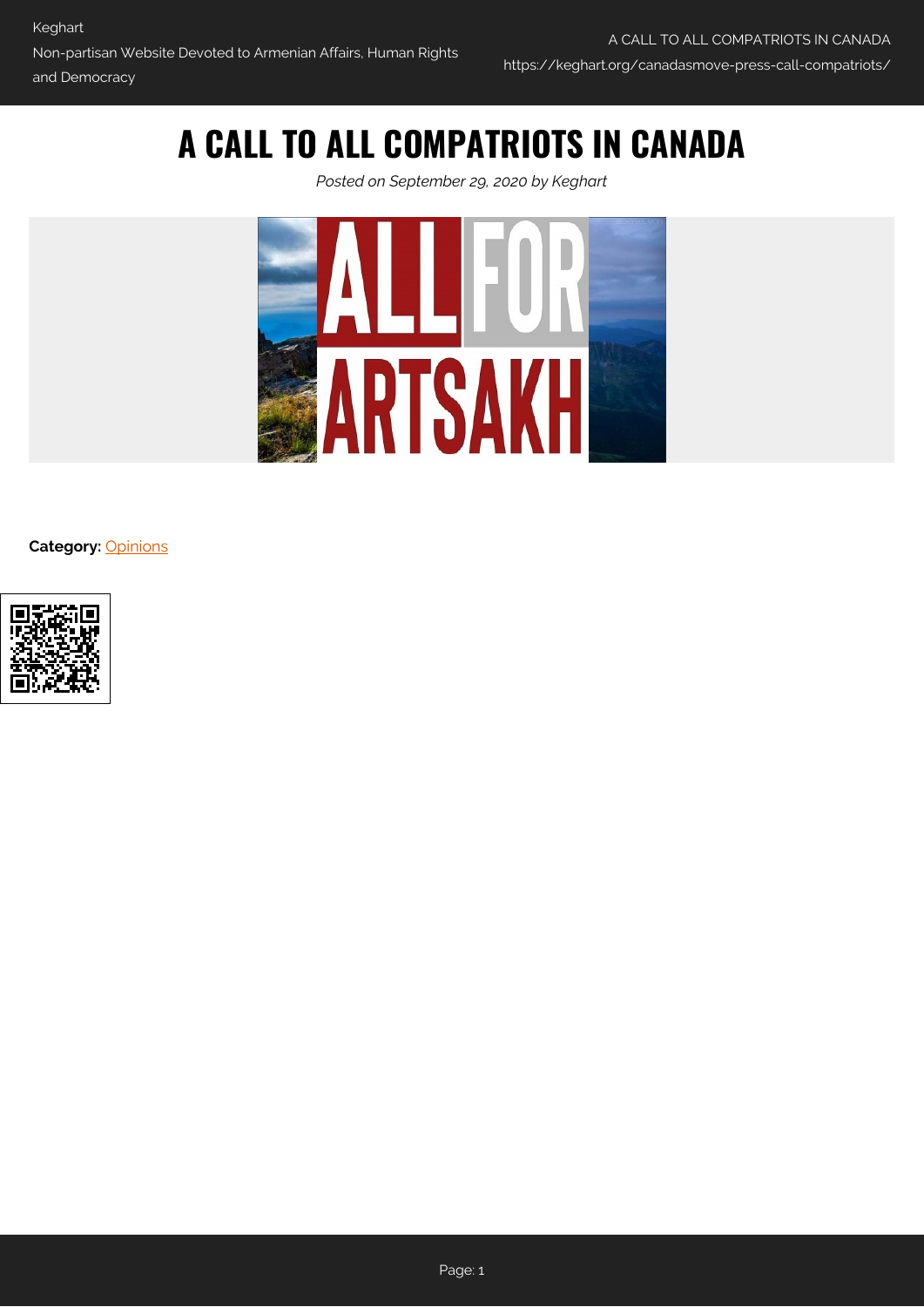Non-partisan Website Devoted to Armenian Affairs, Human Rights and Democracy

## **PRESS RELEASE**, 29 September 2020

Dear readers and friends of [Canada's Move Network](https://keghart.org/canadas-move-statement/),

We are gravely concerned about the recent aggression by Azerbaijan and Turkey, and the damage



caused to Armenia/Artsakh. Undoubtedly, all of us want to participate in the pan Armenian effort in support of our sisters and brothers who are heroically defending our lands and making the ultimate sacrifice.

We strongly urge the public to make donations no matter how small. Click on [Hayastan Foundation](https://www.canadahelps.org/en/charities/hayastan-foundation-toronto-inc/) [Toronto Inc.](https://www.canadahelps.org/en/charities/hayastan-foundation-toronto-inc/) the Toronto chapter of Himnadram, All Armenia Fund. Please use "General" or "Humanitarian" in the comments section.

People who encounter difficulties may contact us for help:

**Arusyak**: 647-773-3954 **Areg:** 416-271-7501 **Armen**: 519-830-6584 **Bella:** 647-949-1984

[Canada's Move Network](https://keghart.org/canadas-move-statement/)

CanadasMove@gmail.com